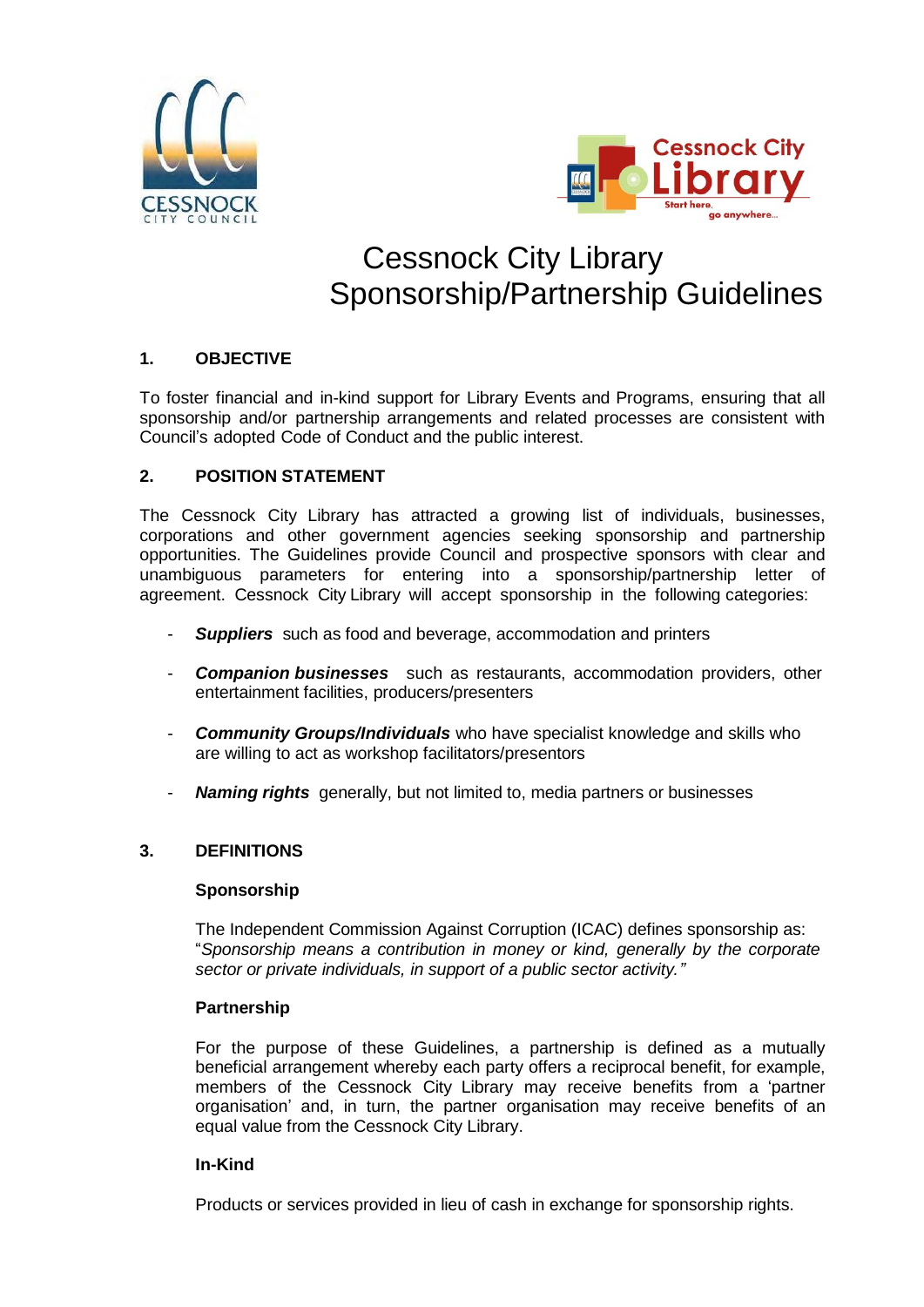## **Letter of Agreement**

Document signed by both parties outlining monetary/in-kind commitment, benefits, exclusions, and termination provisions.

## **4. PROVISIONS**

## *4.1. Sponsorship/Partnership Principles*

The following principles, specific to Cessnock City Library apply:

- In most circumstances, the public interest is best served by making sponsorship/partnership opportunities widely known. To this end, sponsorship will generally be sought through an expression of interest process, or by using other broad-based means. However, targeted sponsorship may be required from time to time, dependent upon the performance/event and predicted audience.
- All prospective sponsors/partners shall be reputable individuals or entities whose public image, products and services are aligned with the values and objectives of Cessnock City Council and the Cessnock City Library.
- It is inappropriate for a sponsorship proposal or partnership to provide a personal benefit to any Cessnock City Council Councillor or employee.
- Sponsorship/partnership letters of agreement should clearly state what will be provided and how the sponsor's product/name will be used in any advertising or marketing.
- Sponsorship/partnership arrangements will not be entered into where there is a clear conflict between the prospective sponsor's or partner's objectives and those of Cessnock City Library.
- Sponsorships/partnerships may be suspended or terminated if a sponsor attempts to influence any of Council's other functions or regulatory responsibilities as a result of its relationship with the Cessnock City Library.
- The Cessnock City Library may accept sponsorship for a short and/or long term duration related to specific events, suppliers, projects and/or activities.

## *4.2. Sponsorship Requirements*

All sponsorship and partnership arrangements, whether formal or informal, will clearly set out:

- The objective of the sponsorship/partnership
- The benefits to the Cessnock City Library and the sponsor
- Any personal benefits available to the sponsor's employees and their relatives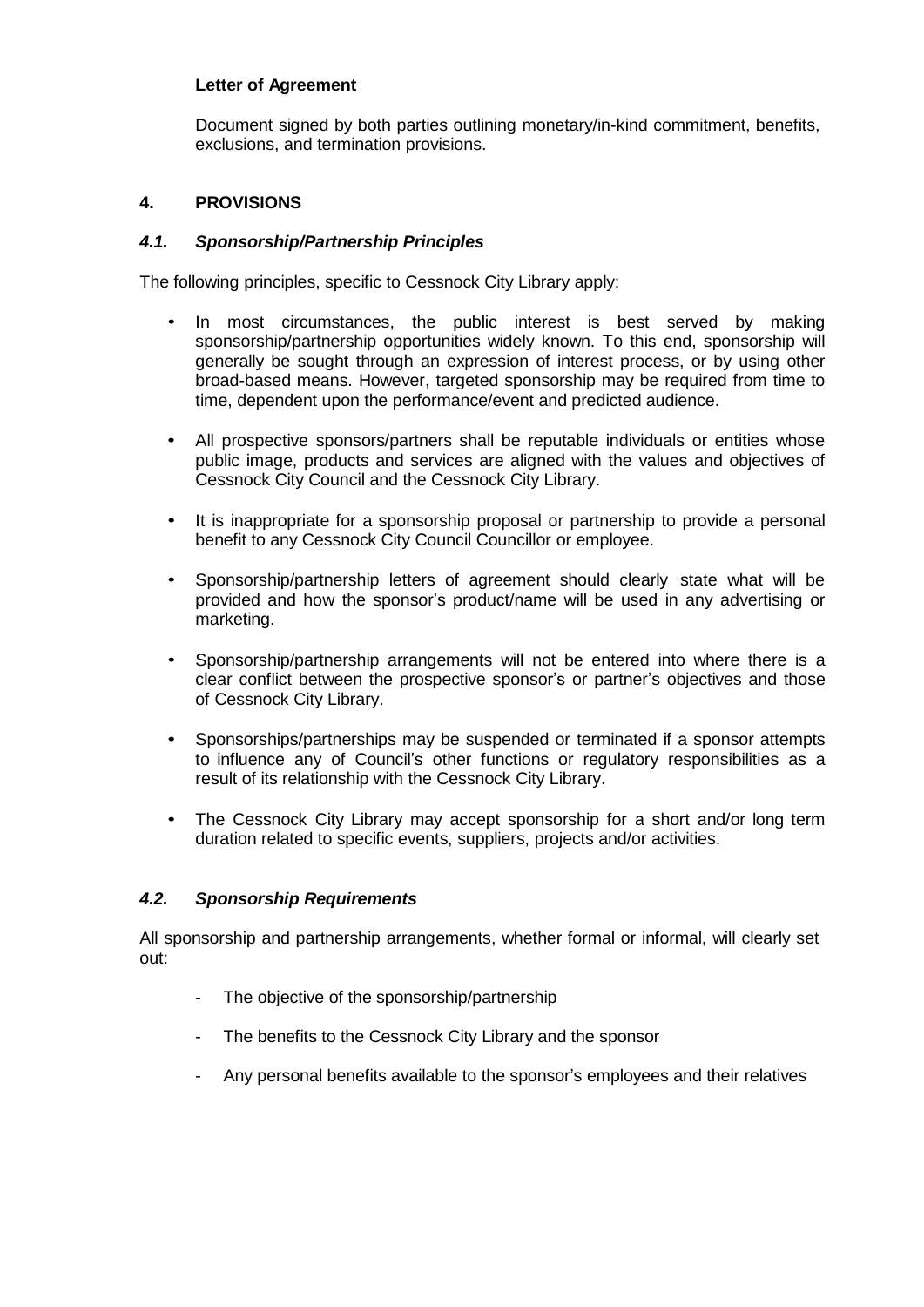- The form or forms of sponsorship acknowledgement which will be available
- The scope of uses which the sponsor can make of the sponsorship arrangement
- The terms of the sponsorship and any conditions regarding renewal, if applicable
- Procedures for monitoring the sponsorship, including the consequences of changes which may occur over time
- Financial accountability arrangements
- Provisions for termination or suspension of arrangements
- Provisions for conflict or dispute resolution
- Any special conditions which apply to the sponsorship arrangement
- The evaluation process to occur after the sponsored event, performance, activity, etc.

Any standard fees and charges will be available from both the Cessnock City Council and Cessnock City Library websites under Fees and Charges.

## *4.3. Seeking Sponsorship*

The General Manager and/or delegated officer have the authority to seek and negotiate sponsorship/partnership agreements in accordance with their financial delegations. The Cessnock Performing Arts Centre Coordinator will facilitate such agreements for different events, tours, artists etc. This may include, but is not limited to, in-kind sponsorship with a media partner or local business, or a financial arrangement with a business or corporate entity. E.g. *"………………..presents the artist or production"*

It may be appropriate to meet with the sponsors to discuss the sponsorship agreement in person.

All sponsorship/partnership proposals will comply with the Cessnock Performing Arts Centre Sponsorship/Partnership Guidelines.

## *4.4 Exclusions*

There are a number of individuals or entities that Cessnock Performing Arts Centre will not enter into sponsorship/partnership arrangements with. These include:

- Those involved in the manufacture, distribution and wholesaling of tobacco products.
- Those under investigation by the ICAC or any other legal authority.
- Those whose products or services are hazardous.
- Those with a potential real or perceived conflict of interest.

## **5. REVIEW**

The Cessnock Performing Arts Centre Sponsorship/Partnership Guidelines will be reviewed biennially.